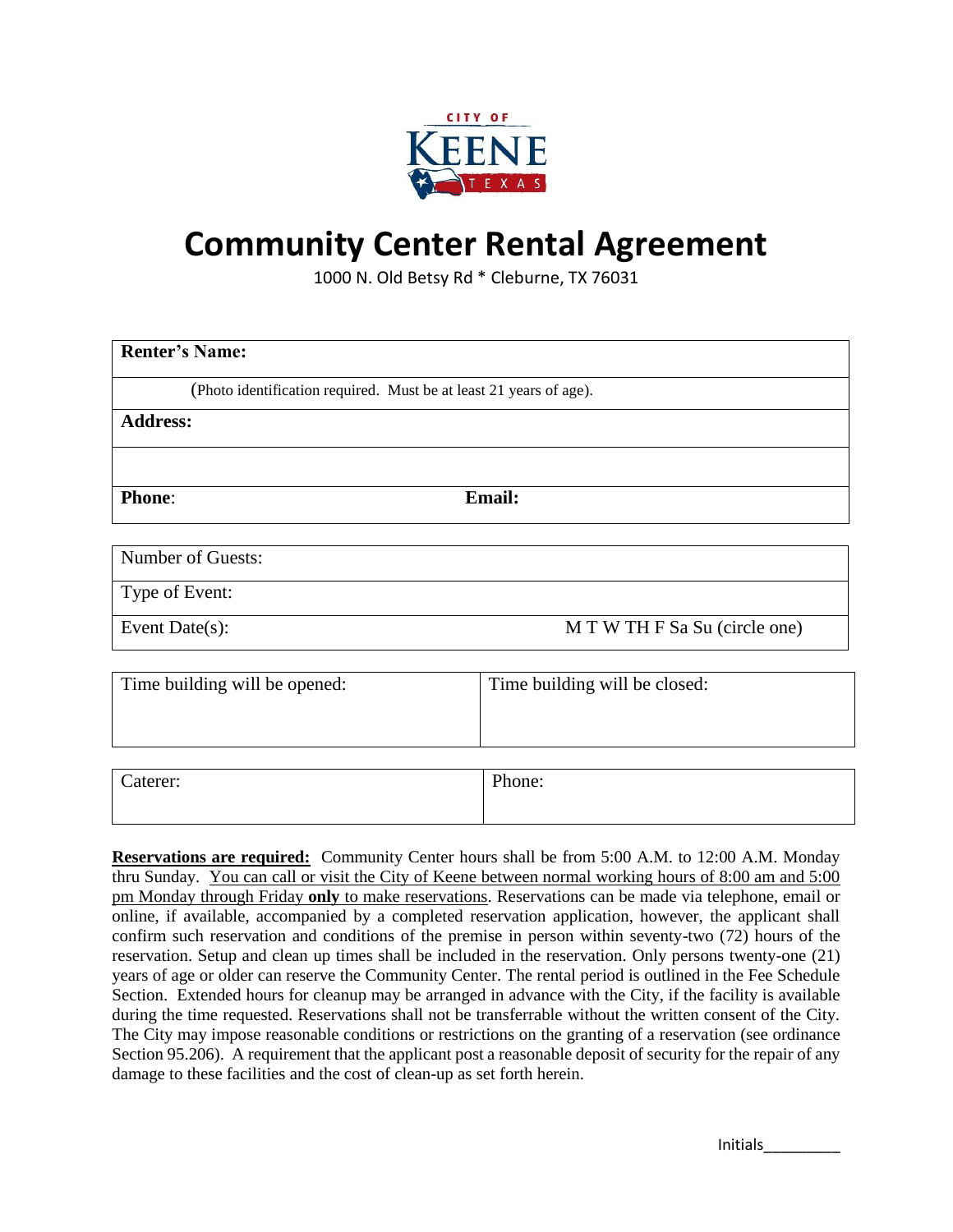#### **Rental fee payments**.

Rental fees and deposits must be paid at least fourteen (14) days prior to the date of the event to avoid cancellation.

#### **Cancellation of reservation**.

If cancellations are received by the City at any time prior to fourteen (14) days before the date of the event, a full refund shall be made. No refunds will be made for cancellations after fourteen (14) days.

**Deposit refund**. Deposits will be refunded upon inspection of the facilities. The standard for cleanup shall be to leave the Center as it was when you arrived unless the optional cleaning service was paid for with application. The City shall have up to thirty (30) days to refund any or portion thereof the deposit

**Capacity:** The Community Center has a seating capacity, with round tables (8 seats per table), for approximately 256 people. Seating without tables expands capacity to approximately 364 people.

**Parking:** There are 126 parking spaces. Guests may use the parking area at the City Park across the street for overflow parking. No parking along CR 805B shall be allowed except along the east side of the street facing northbound provided the street allows for continuous access.

**Access to the Building:** City staff will control access to the building before and after all events.

**Decorating**: 3M command or Scotch wall saver removable tape is the ONLY product allowed for decoration. Nails, tacks, glue or paste are NOT to be used. Please no confetti, rice, birdseed, glitter or cans of silly string. Expenses incurred by damage caused by decorating will be deducted from your deposit. Nothing can be hung from the ceiling or lights.

**Building/Property**: No person shall Mark, deface, injure, displace, alter, remove or tamper with any piece of equipment, furniture, fixtures, buildings or other property of said facilities. Construct, alter, modify or erect any partition or structure of any kind, whether permanently or temporarily. Hang, attach, affix, display, throw or release any materials to any of the interior or exterior walls, premise, apparatuses, furniture, fixtures, or equipment of the Community Center.

**Alcoholic Beverages:** It is unlawful for any person to publicly sell, consume, display or possess alcoholic beverages on or within the municipal complex premise without a permit.

**Deposit for use of alcohol with reservation**: A \$300 alcohol deposit shall be required in addition to the aforementioned deposits.

**Security and Fire/EMS fees**. If alcohol will be consumed, special event provisions are evoked, or if determined by the City due to the nature of the event, the applicant, at the minimum, will be required to reserve a Keene Police Officer and/or Fire/EMS personnel, at one (1) officer per 50 guests at a rate of \$45 per hour with a two-hour minimum. The City shall determine if any outside assistance either in place of or in addition to City Police Officers and/or Fire/EMS may be used or if the number of officers needs to be above or below the minimum due to the nature of the event. The City shall have the option to reduce, waive, increase, decrease or alter such requirement and/or fee on a case-by-case basis.

**Hired for service**. All bartenders or servers of alcohol shall have the necessary State-required licensing to serve alcohol at the event. Documentation shall be submitted with reservation application.

**Food handlers**. The applicant shall submit the necessary state-certifications and, if applicable, County health certifications for food handlers.

**Weapons**: It shall be a violation for a person to possess, carry, display or exhibit any weapon on the municipal complex premise whether or not the weapon is loaded, concealed, open carried or licensed. This provision does not apply to those persons who are duly licensed by the state to carry a weapon in accordance with the provisions of subchapter H, chapter 411 of the Texas Government Code, and as amended from time to time, or otherwise authorized by state or federal law except as provided by subsection (1) of this section. This provision also does not apply to local, state, or federal law enforcement officers or agents.

**Kitchen**: The kitchen shall be used solely as a warming and food preparation area only. No frying or cooking with grease of any kind shall take place. The use of the kitchen shall be by rental only. The renter is responsible for emptying and cleaning appliances if used. Any food left on the premises will be discarded.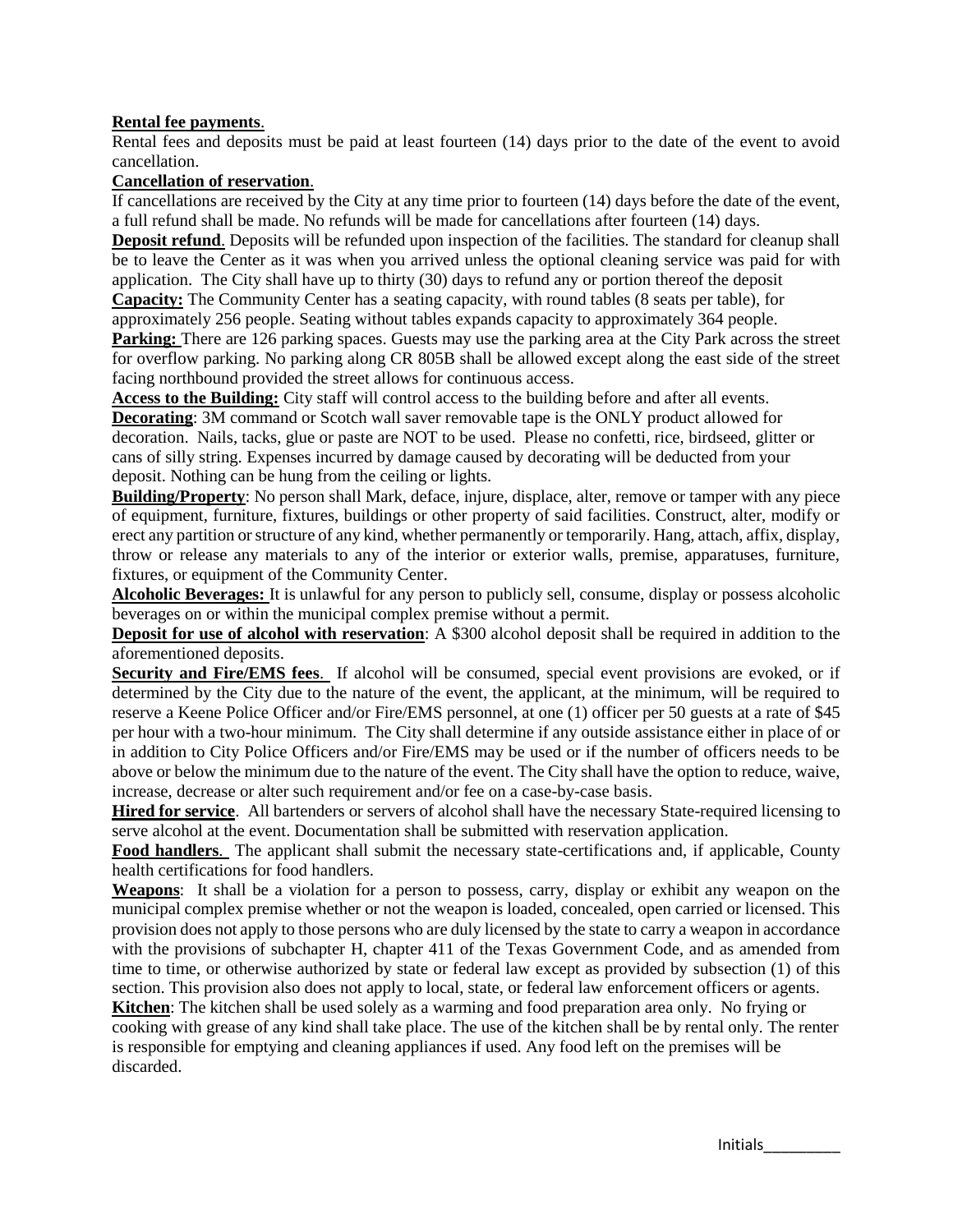**Animal occupancy in the community center**: No animals shall be allowed to enter the Community Center unless otherwise allowed by local, State or Federal law.

#### **City-owned furniture, fixtures and equipment usage.**

Screen(s), projector(s), stage with skirting, tables (round, rectangular or combination thereof) and chairs are located in the Large Community Room and can be used with the reservation. Microphones/stands, cables, laptops, thumb drives are available upon request.

**Failures of furniture, fixtures and equipment during an event**: The City shall not be responsible for any failures to any FFE during such event. The renter will inspect all FFE prior to the event and shall acknowledge all FFE is in working order prior to the event. Should a failure of FFE occur during such event beyond the control of the renter, the City may refund all or portion thereof any event fee.

#### **Use of outside furniture, fixture and equipment:**

Any use of outside furniture, fixture and equipment (FFE) in conjunction with the event shall be subject to approval prior to use of the Community Center or part thereof. The applicant shall list and locate all FFE on the application and upon payment of fee and deposit. Any FFE used that is not listed on the application or any equipment listed causing any damage to the Community Center shall forfeit any deposit and may subject the renter from no future reservations thereafter. No combustible-engine motorized vehicles shall be allowed in the Community Center.

**Tobacco free/clean air policy**: The entire municipal complex premise is designated as a clean air environment and prohibits any kind of tobacco use or alternates to tobacco regardless in the form of smoke or smokeless to include: tobacco cigarettes, hookah, bidis , kreteks, and the like; electronic cigarettes or any other forms of smoking devices

**Damage deposit fee**. The City shall have the discretion for any activity that allows alcoholic beverages and/or feels such activity may cause considerable damage to the Center, furniture, fixtures and equipment such as dances, concerts, sporting events, or any mass gatherings, a damage fee of up to \$1,000.00 may be charged in addition to any of the aforementioned fees or deposits. Furthermore, any event causing damage to any of the Community Center, furniture, fixtures, equipment and entire Municipal Complex shall forfeit such deposit and possible refusal on any further use of the Community Center thereafter.

**Renter Responsibility**: This agreement gives the contract holder (and guests) access to the Community Center only. Use of other facilities such as the Park or City Hall is not permitted. Unauthorized use of other city facilities will result in total forfeiture of the damage deposit. Contract holder (renter) is responsible and will be held accountable for any damages. The renter or their designee must be present during preparation (facility decorating and catering set-up) and clean-up times. The City will address any problems or concerns with the renter or their designee. All personal properties must be removed from the facility at the end of the event as the facility may be scheduled for use the next day. After the event, any damage and/or major clean-up costs will be deducted from the deposit; deductions being based on whether or not the clean-up after the event was satisfactory. The Community Center Administrator will determine this. Renter must notify the City's staff of any damages accrued during rental of the Community Center. Damages may include, but are not limited to, damage done to the facility, equipment, or any City property. In the event that fees exceed the cost of the deposit, the contract holder (renter) will be liable and billed accordingly. The City will notify the renter if all or part of the deposit is being held, or if the renter is to be billed for additional fees. The City is responsible for the storage of all City furnishings and equipment and the routine maintenance of the floor. Smoking inside the building is prohibited.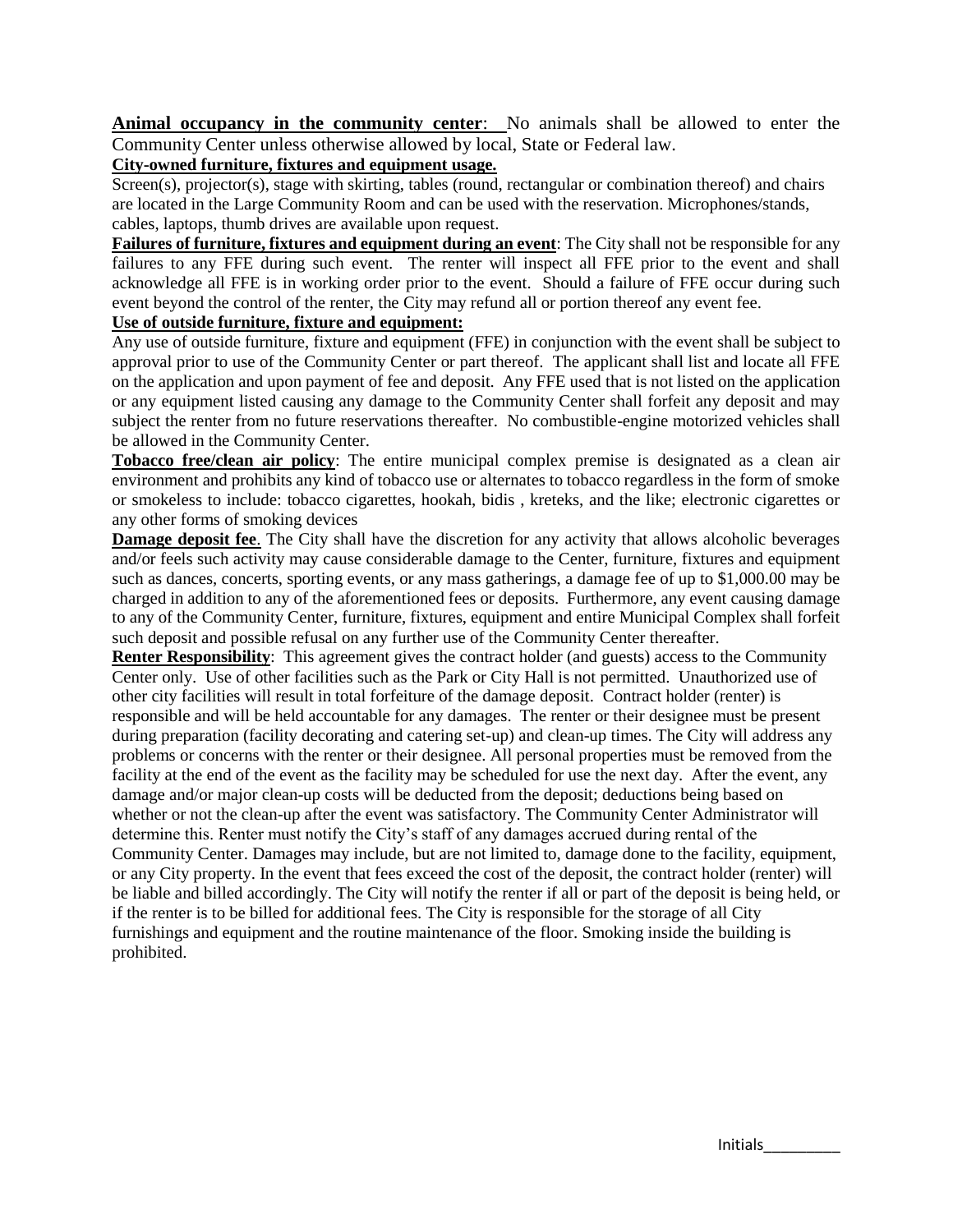## **Below is the breakdown of applicable fees.**

| Large Community Center ________ Full Day ______ Half Day ______<br>$(6 hours +)$ (under 6 hours)                                        |                                                                                                                                                                                                                                                                                                                                                     | $\begin{array}{c} \n \uparrow \text{---} \quad \text{---} \quad \text{---} \quad \text{---} \quad \text{---} \quad \text{---} \quad \text{---} \quad \text{---} \quad \text{---} \quad \text{---} \quad \text{---} \quad \text{---} \quad \text{---} \quad \text{---} \quad \text{---} \quad \text{---} \quad \text{---} \quad \text{---} \quad \text{---} \quad \text{---} \quad \text{---} \quad \text{---} \quad \text{---} \quad \text{---} \quad \text{---} \quad \text{---} \quad \text{---} \quad \text{---} \quad \text{---} \quad \text{---}$ |
|-----------------------------------------------------------------------------------------------------------------------------------------|-----------------------------------------------------------------------------------------------------------------------------------------------------------------------------------------------------------------------------------------------------------------------------------------------------------------------------------------------------|--------------------------------------------------------------------------------------------------------------------------------------------------------------------------------------------------------------------------------------------------------------------------------------------------------------------------------------------------------------------------------------------------------------------------------------------------------------------------------------------------------------------------------------------------------|
| Use of Kitchen _________                                                                                                                |                                                                                                                                                                                                                                                                                                                                                     | $\frac{1}{2}$                                                                                                                                                                                                                                                                                                                                                                                                                                                                                                                                          |
| Small Community Center Conference Room                                                                                                  |                                                                                                                                                                                                                                                                                                                                                     | $\begin{picture}(20,20) \put(0,0){\line(1,0){10}} \put(15,0){\line(1,0){10}} \put(15,0){\line(1,0){10}} \put(15,0){\line(1,0){10}} \put(15,0){\line(1,0){10}} \put(15,0){\line(1,0){10}} \put(15,0){\line(1,0){10}} \put(15,0){\line(1,0){10}} \put(15,0){\line(1,0){10}} \put(15,0){\line(1,0){10}} \put(15,0){\line(1,0){10}} \put(15,0){\line(1$                                                                                                                                                                                                    |
| <b>Additional Hours</b>                                                                                                                 |                                                                                                                                                                                                                                                                                                                                                     | $\zeta$                                                                                                                                                                                                                                                                                                                                                                                                                                                                                                                                                |
| Use of Community Center Small Conference room                                                                                           | $\begin{picture}(20,20) \put(0,0){\line(1,0){10}} \put(15,0){\line(1,0){10}} \put(15,0){\line(1,0){10}} \put(15,0){\line(1,0){10}} \put(15,0){\line(1,0){10}} \put(15,0){\line(1,0){10}} \put(15,0){\line(1,0){10}} \put(15,0){\line(1,0){10}} \put(15,0){\line(1,0){10}} \put(15,0){\line(1,0){10}} \put(15,0){\line(1,0){10}} \put(15,0){\line(1$ |                                                                                                                                                                                                                                                                                                                                                                                                                                                                                                                                                        |
| Damage Deposit (Refundable)                                                                                                             |                                                                                                                                                                                                                                                                                                                                                     | $\begin{array}{c} \xi \end{array}$                                                                                                                                                                                                                                                                                                                                                                                                                                                                                                                     |
| Cleaning Service (Refundable)                                                                                                           |                                                                                                                                                                                                                                                                                                                                                     | $\begin{array}{c} \n \uparrow \text{S} \quad \text{S} \quad \text{S} \quad \text{S} \quad \text{S} \quad \text{S} \quad \text{S} \quad \text{S} \quad \text{S} \quad \text{S} \quad \text{S} \quad \text{S} \quad \text{S} \quad \text{S} \quad \text{S} \quad \text{S} \quad \text{S} \quad \text{S} \quad \text{S} \quad \text{S} \quad \text{S} \quad \text{S} \quad \text{S} \quad \text{S} \quad \text{S} \quad \text{S} \quad \text{S} \quad \text{S} \quad \text{S} \quad \text{S}$                                                             |
| Other Charges if applicable                                                                                                             |                                                                                                                                                                                                                                                                                                                                                     | $\frac{1}{2}$                                                                                                                                                                                                                                                                                                                                                                                                                                                                                                                                          |
|                                                                                                                                         | <b>TOTAL DUE</b>                                                                                                                                                                                                                                                                                                                                    | $\frac{1}{2}$                                                                                                                                                                                                                                                                                                                                                                                                                                                                                                                                          |
| <b>BALANCE DUE _____ DAYS PRIOR TO EVENT</b>                                                                                            |                                                                                                                                                                                                                                                                                                                                                     | Less deposit $\zeta$                                                                                                                                                                                                                                                                                                                                                                                                                                                                                                                                   |
| <b>OFFICE USE ONLY</b>                                                                                                                  |                                                                                                                                                                                                                                                                                                                                                     |                                                                                                                                                                                                                                                                                                                                                                                                                                                                                                                                                        |
| Credit Card on File __________<br>Date Deposit Returned: __________________________ Amount Returned: _____________ Check#: ____________ |                                                                                                                                                                                                                                                                                                                                                     |                                                                                                                                                                                                                                                                                                                                                                                                                                                                                                                                                        |
|                                                                                                                                         |                                                                                                                                                                                                                                                                                                                                                     |                                                                                                                                                                                                                                                                                                                                                                                                                                                                                                                                                        |

Initials\_\_\_\_\_\_\_\_\_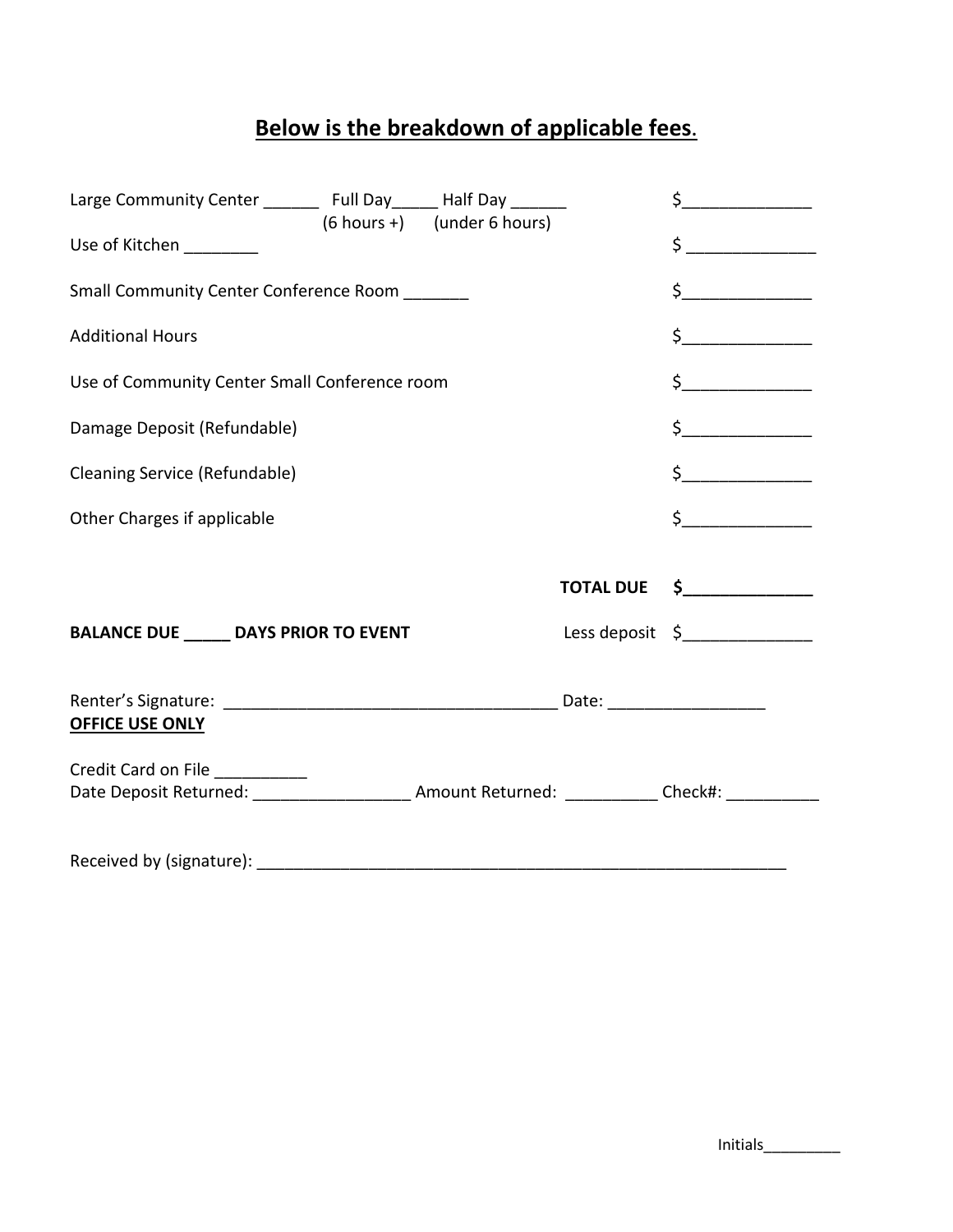### **How to get your deposit back**

| Follow all terms of contract                                        |  |
|---------------------------------------------------------------------|--|
| Park in designated parking only                                     |  |
| Take down all decorations (no use of unapproved décor per contract) |  |
| Empty and clean appliances.                                         |  |
| Do not cause any damage to facility                                 |  |

Renter's Signature: \_\_\_\_\_\_\_\_\_\_\_\_\_\_\_\_\_\_\_\_\_\_\_\_\_\_\_\_\_\_\_\_\_\_\_\_\_\_\_\_\_\_\_\_\_\_\_\_\_\_\_\_\_\_\_

Printed Named: \_\_\_\_\_\_\_\_\_\_\_\_\_\_\_\_\_\_\_\_\_\_\_\_\_\_\_\_\_\_\_\_\_\_\_\_\_\_\_\_\_\_\_\_\_\_\_\_\_\_\_\_\_\_\_\_\_\_

Date: \_\_\_\_\_\_\_\_\_\_\_\_\_\_\_\_\_\_\_\_\_\_